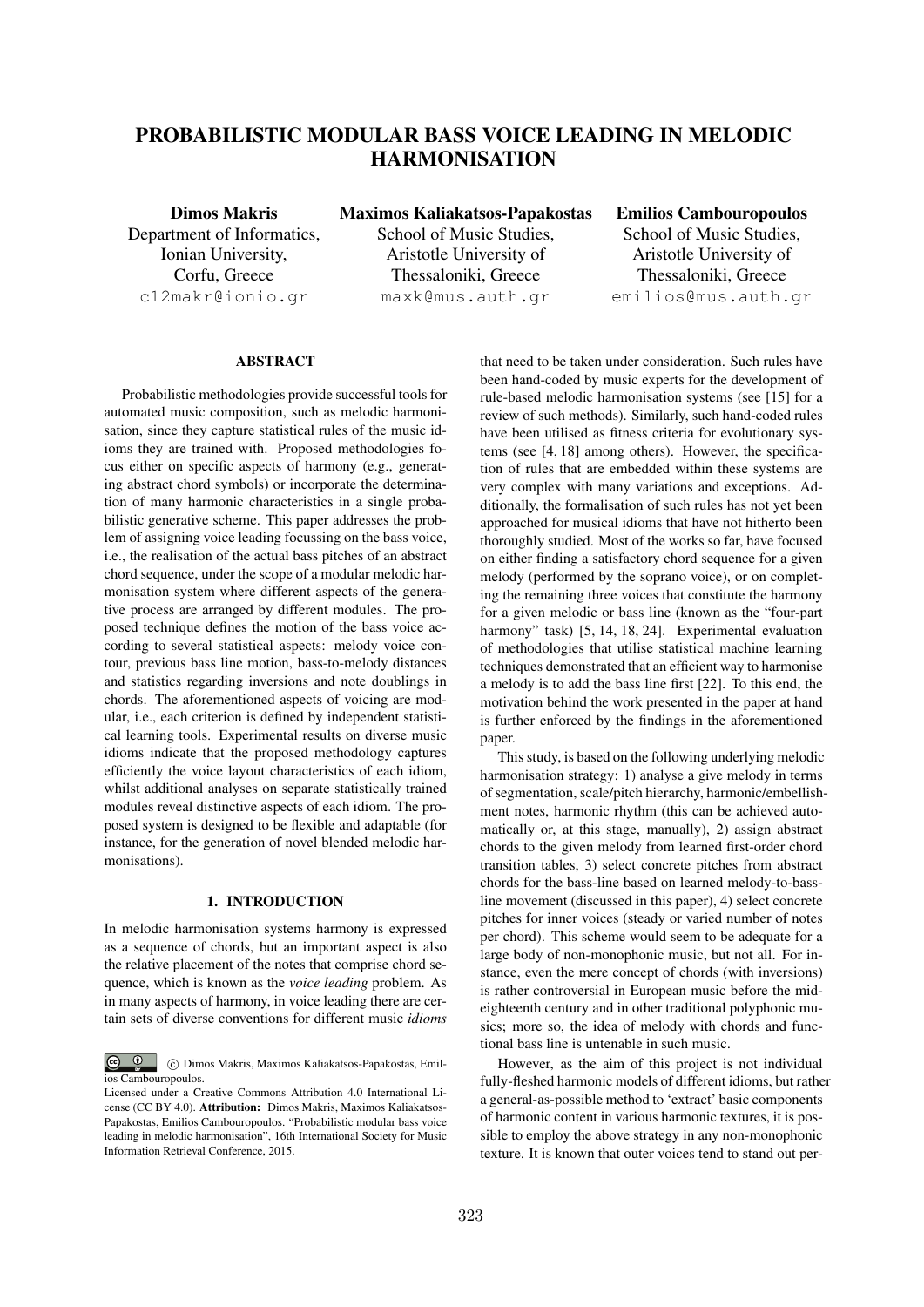ceptually (e.g. in [6]); additionally, note simultaneities can be encoded in a more abstract manner (e.g., GCT representation). Employing a computational methodology based on such generic concepts, can enable the construction of a 'generic' melodic harmoniser that can use harmonic components from various idioms, without claiming to emulate the idioms themselves.

This paper proposes a modular methodology for determining the bass voice leading, to be integrated in a melodic harmonisation system under development. The effectiveness of the proposed methodology that performs bass voice leading according to statistics describing the overall voicing layout (i.e. arrangement of pitches) of given chord sequences in the General Chord Type (GCT) [2] representation is examined. This methodology is extending the bass voice leading scheme presented in [12], by harnessing voicing layout information through additional voicing layout statistical, independently trained, *modules* concerning the chords that constitute the harmonisation. Those characteristics include distributions on the distance between the bass and the melody voice and statistics regarding the inversions and doublings of the chords in the given chord sequence. By training these modules on multiple diverse idioms, a deeper study is pursued within the context of the COINVENT project [20], which examines the development of a computationally feasible model for conceptual blending. Thereby, blending different modules from different idioms will expectedly lead to harmonisations with blended characteristics.

# 2. PROBABILISTIC MODULAR BASS VOICE LEADING

Given the fact that a melody is available in systems that perform melodic harmonisation, the methodology presented in [12] derives information from the melody voice in order to calculate the most probable movement for the bass voice, named as the *bass voice leading* (BVL). This approach, in combination with information regarding the *voice layout* (Section 2.2), is incorporated into a *larger modular probabilistic framework*. In the integrated modular melodic harmonisation system under development, the selection of chords (in GCT form [2]) is performed by another probabilistic module [10] not discussed in this paper. Therefore, the herein discussed modules have been developed to provide indications about possible movement of the bass as well as to define specific notes for the bass voice, providing a first step to complete information regarding specific voices from the chords provided by the chord selection module.

To this end, both the bass and the melody voice steps are represented by abstract notions that describe general quantitative information on pitch direction. In [12] several scenarios for voice contour refinement were examined, providing different levels of accuracy for describing the bass motion in different datasets. In the paper at hand, the selected methodology is the one with the greatest level of detail, i.e. the scenario where the melody and bass note changes are divided in seven steps, as exhibited in Table 1. While different range schemes could have been selected, the rationale behind the utilised one is that the perfect fourth is considered as a small leap and the perfect fifth as a big leap.

| refinement      | short name | range (semitones)             |  |
|-----------------|------------|-------------------------------|--|
| steady voice    | st_v       | $x=0$                         |  |
| step up         | $s$ _up    | $1\leqslant x\leqslant 2$     |  |
| step down       | s_down     | $-2 \leqslant x \leqslant -1$ |  |
| small leap up   | $sl$ -up   | $3 \leqslant x \leqslant 5$   |  |
| small leap down | sl_down    | $-5 \leqslant x \leqslant -3$ |  |
| big leap up     | bl_up      | 5 < x                         |  |
| big leap down   | bl_down    | $x < -5$                      |  |

Table 1. The pitch step and direction refinement scale considered for the development of the utilised bass voice leading system.

## 2.1 The hidden Markov model module

The primary module for defining bass motion functions under the first order Markov assumption in combination with the fact that it depends on the piece's melody. To this end, the next step of the bass voice contour (bass direction descriptor) is dependent on the previous one and on the current melody contour (melody direction descriptor). This assumption, based on the fact that a probabilistic framework is required for the harmonisation system, motivates the utilisation of the *hidden Markov model* (HMM) methodology. According to the HMM methodology, a sequence of observed elements (melody direction descriptor) is given and a sequence of (hidden) states (bass direction descriptor) is produced as output. The "order" of the HMM utilised in the presented work, i.e. how many previous steps are considered to define the current, is 1. In melodic harmonisation literature different orders have been examined, e.g. [19], where it is shown that order 1 might not be the most efficient. In the context of the presented work, this investigation is part of future research.

The HMM training process extracts four probability values for each bass motion: 1) to begin the sequence, 2) to end the sequence, 3) to follow another bass motion (transition probability) and 4) to be present given a melody step (observation probability). The probabilities extracted by this process for each possible next bass motion is denoted with a vector of probabilities  $\vec{p_m}$  (one probability for each possible bass motion step) and will be utilised in the product of probabilities from all modules in Equation 1.

#### 2.2 The voicing layout information module

In order to assign a bass voice to a chord, additional information is required that is relevant to the chords of the harmonisation. The voicing layout statistics that are considered for the modules of the presented methodology are the *inversions* and the *doublings* of chords. The inversions of a chord play an important role in determining how eligible is a chord's pitch class to be a bass note, while the doublings indicate if additional "room" between the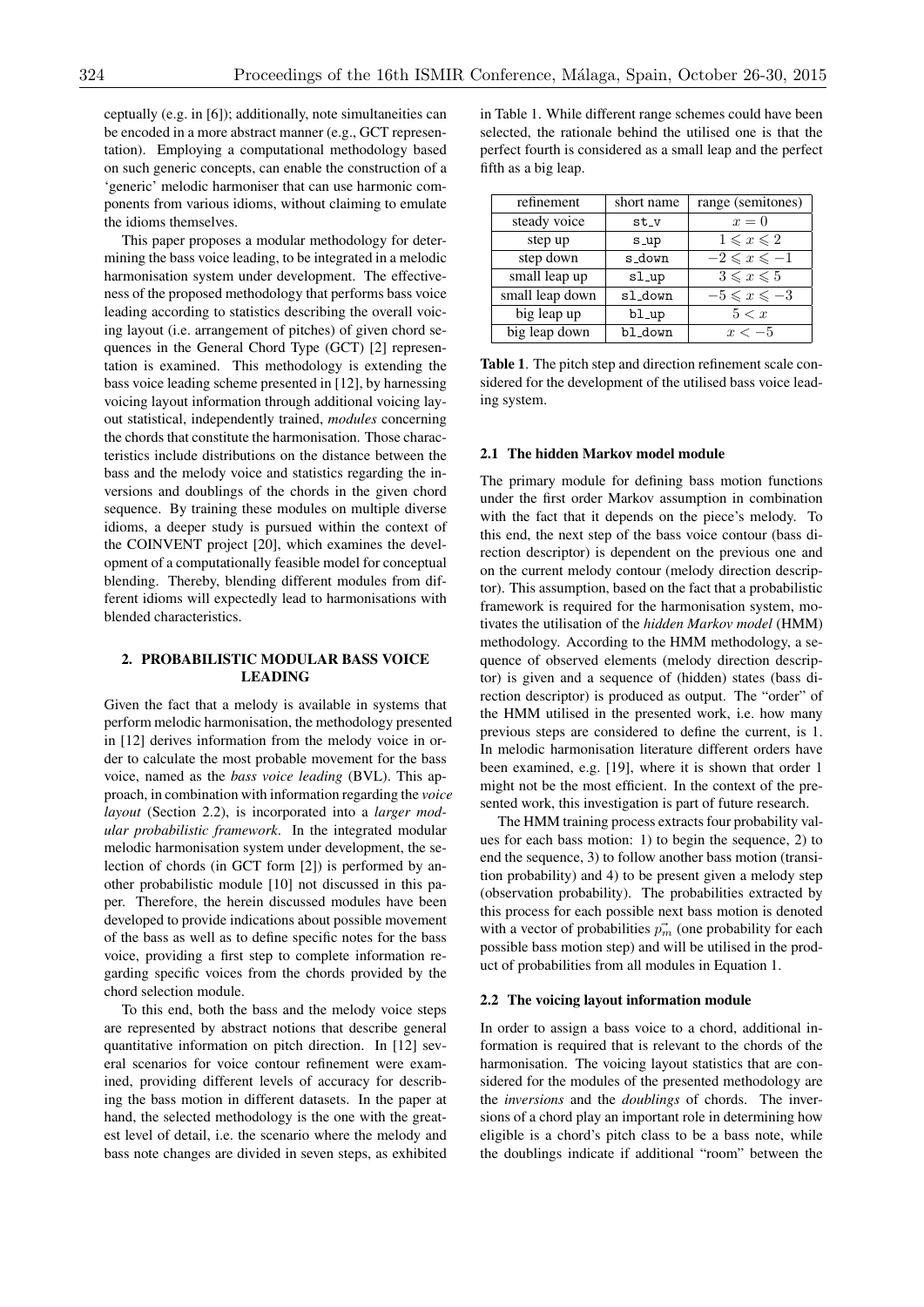bass and the melody is required to fit doublings of specific pitch classes of the chords. For instance, the chord with pitch classes [0*,* 4*,* 7] has three inversions, with each one having a bass note that corresponds to a different pitch class, e.g. [60*,* 64*,* 67], [64*,* 67*,* 72] or [67*,* 72*,* 76], while, by considering the inversion prototype [60*,* 64*,* 67] of the [0*,* 4*,* 7] chord, there are four scenarios of single note doublings: [60*,* 64*,* 67*,* 72], [60*,* 64*,* 67*,* 76], [60*,* 64*,* 67*,* 79] and [60*,* 64*,* 67] (no-doubling scenario).

The voicing layout module of the harmonic learning system regarding chord inversions and note doublings, is trained through extracting relevant information from every (GCT) chord in pieces from a music idiom. Specifically, consider a GCT chord in the form  $g = [r, \bar{t}]$ , where *r* is the root of the chord in relation to the root of the key and  $\bar{t}$ is the vector describing the type of the chord. For instance, the I chord in any key is expressed as  $q = [0, [0, 4, 7]]$  in the GCT representation, where 4 denotes the major third and 7 the perfect fifth. This GCT type is a set of integers,  $\vec{t} = [t_1, t_2, \ldots, t_n]$ , where *n* is the number of type elements, that can be directly mapped to relative pitch classes (PCs). The statistics concerning chord inversion are expressed as the probability that each type element in *g* is the bass note of the chord, or

$$
p_i=(v_1, v_2, \ldots, v_n),
$$

where  $v_i$ ,  $i \in \{1, 2, ..., n\}$ , is the probability that the element  $t_i$  is the bass note. Similarly, probabilities about note doublings are expressed through a probability vector

$$
p_{\rm d}=(d_1, d_2, \ldots, d_n, s),
$$

where  $d_i$ ,  $i \in \{1, 2, \ldots, n\}$ , is the probability that the pitch class *t<sup>i</sup>* gets doubled, while there is an additional value, *s*, that describes the probability that there is no doubling of pitch classes. Table 2 exhibits the extracted statistics for inversions and note doublings for the most often met chords of the major Bach Chorales.

#### 2.3 The melody-to-bass distance module

An important aspect of voice layout has to do with absolute range of chords in the chord sequences of an idiom, i.e. the absolute difference between the bass voice and the melody. Different idioms encompass different constraints and characteristics concerning this voicing layout aspect, according to several factors, e.g., the utilised instruments' range. The proposed methodology addresses this voicing layout aspect by capturing statistics about the *region* that the bass voice is allowed to move according to the melody. Therefore, histograms are extracted that describe the frequency of all melody-to-bass intervals found in a training dataset, as illustrated by the bars in the example in Figure 1.

However, interval-related information in the discussed context are used only as approximate indicators about the expected pitch height of the bass voice, while the exact intervals (bars in Figure 1) are referring to specific intervals and, additionally, they are scale-sensitive, e.g. differ-



Figure 1. Histogram of pitch interval distances between melody and bass for a set of major Bach Chorales.

ent scales potentially produce different distributions of melody-to-bass intervals. Therefore, the "expected" bass pitch height is approximated by a normal distribution that is adjusted to fit the distribution of the melody-to-bass intervals observed in the dataset. Figure 1 illustrates the normal distribution that is approximates the distributions of intervals for a collection of major Bach Chorales.

# 2.4 Combining all modules

The probabilities gathered from all the modules described hitherto are combined into a single value, computed as the product of all the probabilities from all the incorporated modules. To this end, for each GCT chord (*C*) in the composition every possible scenario of chord inversions, doublings and bass note pitch height, denoted by an index *x*, is generated. For each scenario  $(x)$ , the product  $(b_x(C))$ of all the modules discussed so far is computed, i.e. the bass motion  $(p_{m_x}(C))$ , the inversions  $(p_{i_x}(C))$ , doublings  $(p_{d_x}(C))$  and melody-to-bass interval  $p_{h_x}(C)$ :

$$
b_x(C) = p_{m_x}(C) p_{i_x}(C) p_{d_x}(C) p_{h_x}(C).
$$
 (1)

Therefore, the best scenario  $(x<sub>best</sub>)$  for the bass voice of chord *C* is found by:  $x_{\text{best}} = \arg \max_{x} (b_x(C))$ . The bass note motion probability is obtained by the HMM module analysed in Section 2.1 and it takes a value given by the vector  $\vec{p_m}$  according to the bass step it leads to.

# 3. EXPERIMENTAL RESULTS

The aim of the experimental process is to evaluate whether the proposed methodology efficiently captures the bass voice leading according to several factors related to the voice layout characteristics of each training idiom. Additionally, it is examined whether the separate trained modules, which constitute the overall system, statistically reveal aspects of each idiom that are more distinctive. A collection of eight datasets has been utilised for training and testing the capabilities of the proposed methodology, exhibited in Table 3.

These pieces are included in a music database with many diverse music idioms and it is developed for the purposes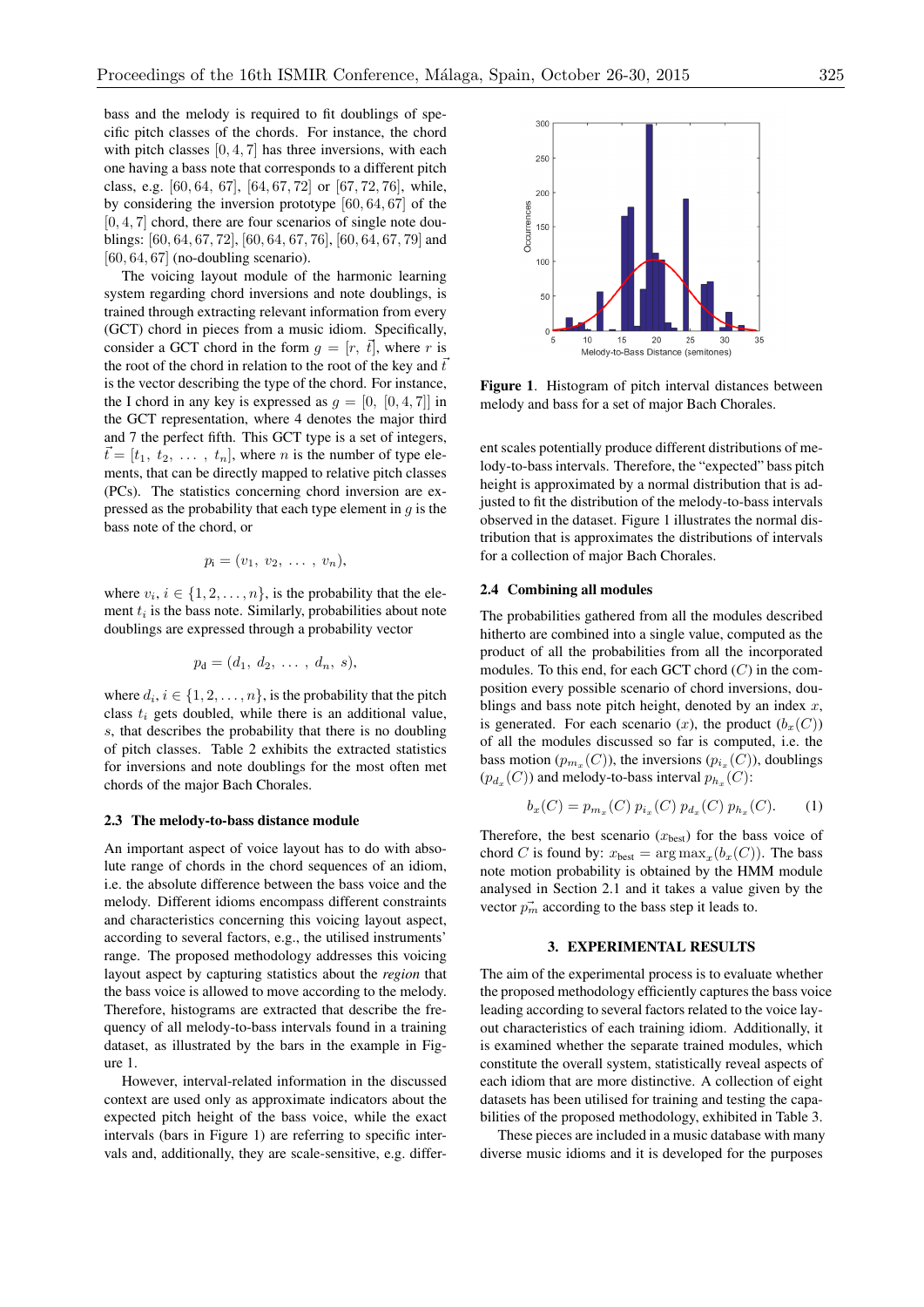| GCT chord      | relative PC | inversions         | doublings                |  |  |
|----------------|-------------|--------------------|--------------------------|--|--|
| [0, [0, 4, 7]] | [0, 4, 7]   | [0.74, 0.23, 0.02] | [0.68, 0.15, 0.08, 0.09] |  |  |
| [7, [0, 4, 7]] | [7, 11, 2]  | [0.78, 0.22, 0.00] | [0.83, 0.02, 0.09, 0.06] |  |  |
| [5, [0, 4, 7]] | [5, 9, 0]   | [0.65, 0.34, 0.01] | [0.46, 0.30, 0.11, 0.13] |  |  |

**Table 2.** Probabilities for chord inversion  $(p_i)$  and note doublings  $(p_d)$  in the three most frequently used chords in the major Chorales of Bach.

| Name (number)       | Description                        |
|---------------------|------------------------------------|
| Bach Chorales (35)  | a set of Bach chorales             |
| Beatles (10)        | set of songs from the band Beatles |
| Epirus $(29)$       | traditional polyphonic songs from  |
| Medieval (12)       | fauxbourdon and organum pieces     |
| Modal chorales (34) | 15th-16th century modal chorales   |
| Rembetika (22)      | folk Greek songs                   |
| Stravinsky (10)     | pieces composed by Igor Stravinsky |
| Tango $(24)$        | pieces of folk tango songs         |

Table 3. Dataset description.

of the COINVENT project. For the presented experimental results, each idiom set includes from around 50 to 150 phrases. The Bach Chorales have been extensively utilised in automatic probabilistic melodic harmonisation [1, 7, 13, 16], while the polyphonic songs of Epirus [9,11] and Rembetika [17] constitute datasets that have hardly been used in studies.

# 3.1 Cross-entropies for training and testing in all idiom combinations

The cross-entropy tests include the statistical modules that are independent of the GCT chords, i.e. HMM model and the melody-to-bass distance fitted distribution (will hereby be symbolised as *mbd*). Additionally, to examine the effect of the transition and the observation probabilities, the probabilities related to transitions of the bass (states transitions and will hereby be symbolised as *tr*) and the melody voice (observation transitions and will hereby be symbolised as *mel*) will be examined separately. The statistical combinations examined during the experimental evaluation process are: 1) the HMM model and the melodyto-bass distance fitted distribution probabilities (*M*all), 2) only the bass voice transition probabilities from the HMM  $(M<sup>tr</sup>)$ , 3) only the melody observation probabilities from the HMM  $(M^{mel})$  and 4) only the Melody-to-bass distance distributions ( $M^{\text{mbd}}$ ).

Each idiom's dataset is divided in two subsets, a training and a testing subset, with a proportion of 90% to 10% of the entire idiom's pieces. The training subset of an idiom *X* is utilised to train the aforementioned modules, forming the trained model  $M_X$ , while the testing subset of the same idiom will be hereby denoted as  $D_X$ . For instance, the HMM trained with the Bach Chorales will be symbolised as  $M<sub>Bach</sub>$  while its testing pieces will be symbolised as  $D_{\text{Bach}}$ . The evaluation of whether a model  $M_X$  predicts a subset  $D_X$  better than a subset  $D_Y$  is achieved through the cross-entropy measure. The measure of cross-entropy is utilised to provide an entropy value for a sequence from a dataset,  $\{S_i, i \in \{1, 2, \ldots, n\}\}\in D_X$ , according to the

context of each sequence element, *Si*, denoted as *Ci*, as evaluated by a model *M<sup>Y</sup>* . The value of cross-entropy under this formalisation is given by

$$
-\frac{1}{n}\sum_{1}^{n}\log P_{M_{Y}}(S_{i},C_{i,M_{Y}}),\tag{2}
$$

where  $P_{M_Y}(S_i, C_{i,M_Y})$  is the probability value according to the examined scenarios of probabilities.

By comparing the cross-entropy values of a sequence *X* as predicted by two models,  $D_X$  and  $D_Y$ , we can assume which model predicts *S* better: the model that produces the *smaller* cross entropy value [8]. Smaller cross entropy values indicate that the elements of the sequence *S* "move on a path" with greater probability values. Tables 4 exhibits the cross-entropy values produced by the proposed model for the examined scenarios. The presented values are averages across 100 repetitions of the experimental process, with different random divisions in training and testing subsets (preserving a ratio of 90%-10% respectively for all repetitions). In every repetition the average cross entropy of all the testing sequences is calculated. The effectiveness of the combined proposed modules is indicated by the fact that most of the minimum values per row are on the main diagonal of the upper part of the matrix, i.e. where model  $M_X^{\text{all}}$  predicts  $D_X$  better than any other  $D_Y$ . A 10fold cross-validation routine was also tested for splitting the dataset, however, replications of the experiment where different pieces in training and testing sets were used, gave considerably different results. The utilised experimental setup was providing similar results in several replications of the experiment.

It is evident that each module isolated does not produce lower values in the diagonal. Among the clearest isolated characteristics is the melody observations part of the HMM (*M*mel), where 5 out of 8 diagonal elements are the lowest in their row. Thereby, these results indicate that the combination of all modules is a vital part for achieving better results.

# 3.2 Diversity in inversions and doublings of GCT chords

A straightforward comparison in statistics related to inversions and doublings between GCTs of different idioms is not possible for all idioms and all GCTs, since this information is harnessed on GCT sets that are in many cases different for different idioms. The differences in characteristics about voicing layout between different sets of GCTs that could be envisaged, relate to the *diversity* of the voicing layout scenarios that are used across different idioms.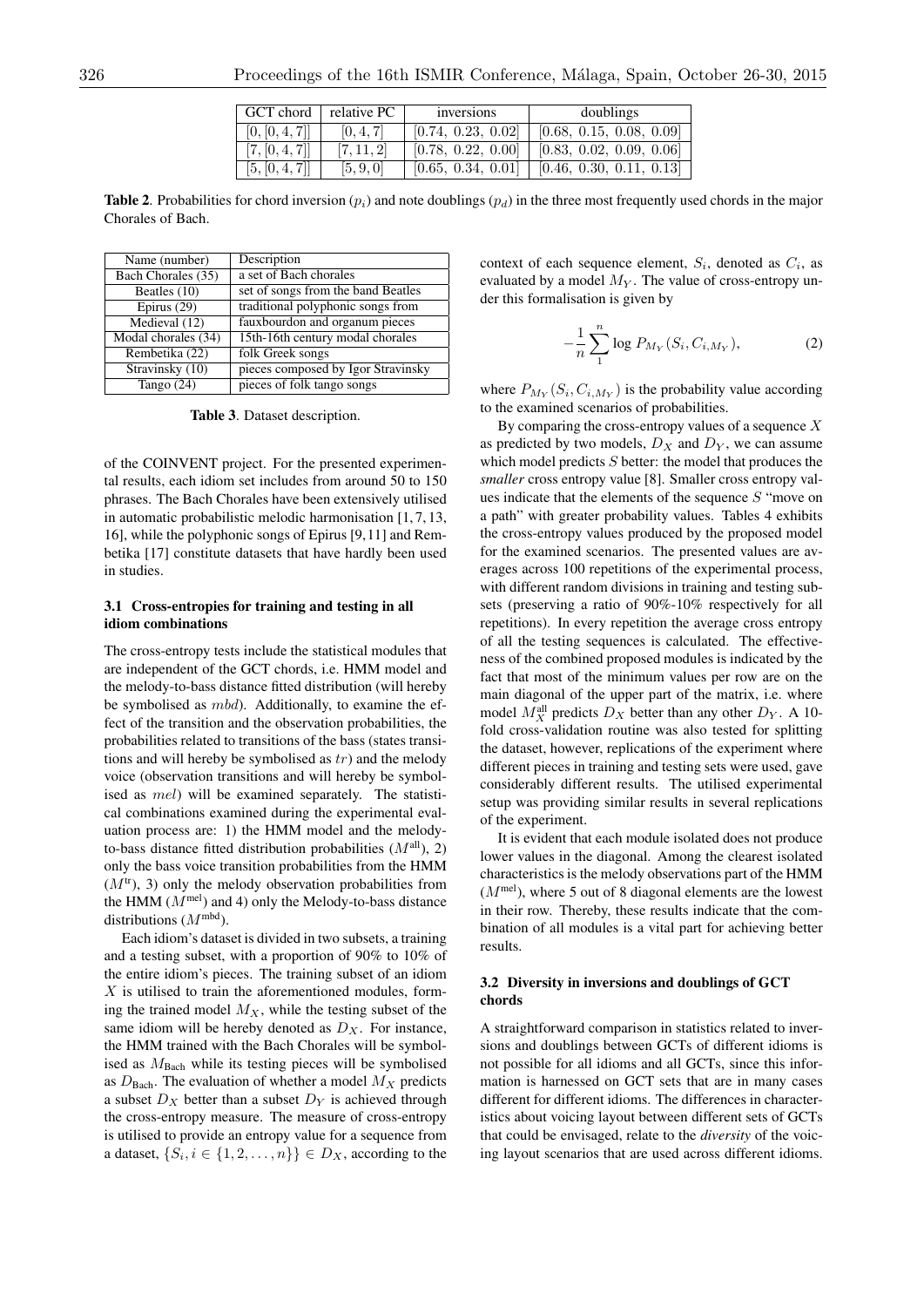|                                                 | $\overline{D_{\rm Bach}}$ | $\overline{D_{\text{Beattles}}}$ | $\overline{D_{\text{Epirus}}}$ | $\overline{D_{\text{Medieval}}}$ | $\overline{D_{\text{Modal}}}$ | $\overline{D_{\text{Rembetika}}}$ | $\overline{D_{\text{Stravinsky}}}$ | $\overline{D_{\text{Tango}}}$ |
|-------------------------------------------------|---------------------------|----------------------------------|--------------------------------|----------------------------------|-------------------------------|-----------------------------------|------------------------------------|-------------------------------|
| $M_{\rm Bach}^{\rm all}$                        | 7.17                      | 11.07                            | 15.75                          | 10.79                            | 7.41                          | 9.77                              | 11.86                              | 8.88                          |
| $M_{\rm Beatles}^{\rm all}$                     | 9.75                      | 7.82                             | 15.97                          | 14.86                            | 9.77                          | 8.27                              | 7.64                               | 9.01                          |
| $M_{\rm Epirus}^{\rm all}$                      | 16.64                     | 19.62                            | 6.99                           | 10.54                            | 13.11                         | 14.30                             | 16.11                              | 16.46                         |
| $\overline{M_{\text{Medieval}}^{\text{all}}}$   | 10.96                     | 17.56                            | 7.68                           | 7.47                             | 8.49                          | 12.46                             | 16.18                              | 12.63                         |
| $M_{\rm{Modal}}^{\rm{all}}$                     | 9.27                      | 15.94                            | 15.04                          | 10.96                            | 8.39                          | 10.89                             | 15.32                              | 10.72                         |
| $M_{\rm Rembetika}^{\rm all}$                   | 8.73                      | 8.56                             | 13.65                          | 11.79                            | 8.22                          | 7.11                              | 7.80                               | 8.29                          |
| $M^{\rm all}_{\rm Stravinsky}$                  | 14.19                     | 10.82                            | 17.45                          | 19.88                            | 15.84                         | 10.99                             | 9.76                               | 13.88                         |
| $M_{\rm Tango}^{\rm all}$                       | 8.27                      | 8.78                             | 14.62                          | 11.33                            | 7.98                          | 7.62                              | 9.35                               | 7.70                          |
| $M_{\rm Bach}^{\rm tr}$                         | 2.09                      | 2.61                             | 3.16                           | 2.25                             | 2.24                          | 2.99                              | 2.97                               | 2.62                          |
| $M_{\rm Beatles}^{\rm tr}$                      | 3.51                      | 2.33                             | 2.47                           | 3.30                             | 2.88                          | 1.82                              | 2.28                               | 2.20                          |
| $M_{\rm Epirus}^{\rm tr}$                       | $\overline{5.39}$         | 3.17                             | 2.04                           | 4.90                             | 4.31                          | 2.06                              | 2.64                               | 3.78                          |
| $M_{\text{Medieval}}^{\text{tr}}$               | 2.73                      | 2.92                             | 1.97                           | 2.33                             | 2.33                          | 2.49                              | 2.74                               | 3.11                          |
| $M^{\rm tr}_{\rm{Modal}}$                       | 2.87                      | 2.92                             | 2.82                           | 2.41                             | 3.32                          | 2.79                              | 2.73                               | 3.07                          |
| $M_{\text{Rembetika}}^{\text{tr}}$              | 4.11                      | 2.66                             | 1.90                           | 3.53                             | 3.21                          | 1.67                              | 1.88                               | 2.62                          |
| $M^{\text{tr}}_{\text{Stravinsky}}$             | 5.44                      | 3.98                             | 2.51                           | 4.51                             | 4.73                          | 2.63                              | 3.50                               | 4.50                          |
| $M^{\rm tr}_{\rm Tango}$                        | 3.11                      | 2.16                             | 2.82                           | 2.98                             | 3.02                          | 1.88                              | 2.55                               | 2.12                          |
| $M_{\rm Bach}^{\rm mel}$                        | 1.79                      | 2.14                             | 2.28                           | 1.95                             | 1.85                          | 2.34                              | 2.44                               | 2.15                          |
| $M_{\rm Beatles}^{\rm mel}$                     | 2.34                      | 1.92                             | 2.09                           | 2.26                             | 1.93                          | 1.65                              | 1.87                               | 1.86                          |
| $M_{\rm Epirus}^{\rm mel}$                      | 2.72                      | 2.43                             | 1.42                           | 2.21                             | 2.43                          | 1.72                              | 1.74                               | 2.59                          |
| $M_{\text{Medieval}}^{\text{mel}}$              | 2.54                      | 3.32                             | 2.15                           | 2.13                             | 2.50                          | 2.36                              | 2.51                               | 3.04                          |
| $M_{\rm{Modal}}^{\rm{mel}}$                     | 2.68                      | 2.60                             | 2.57                           | 2.64                             | 2.36                          | 2.12                              | 2.55                               | 2.59                          |
| $M_{\text{Rembetika}}^{\text{mel}}$             | 2.81                      | 2.13                             | 1.86                           | 2.39                             | 2.20                          | 1.37                              | 2.17                               | 2.00                          |
| $\overline{M_{\text{Stravinsky}}^{\text{mel}}}$ | 3.77                      | 3.12                             | 2.29                           | 3.85                             | 3.39                          | 2.83                              | 2.53                               | 3.77                          |
| $\overline{M_{\text{Tango}}^{\text{mel}}}$      | 2.33                      | 1.86                             | 1.94                           | 2.36                             | 1.90                          | 1.48                              | 2.17                               | 1.72                          |
| $M_{\rm Bach}^{\rm mbd}$                        | 3.58                      | 6.51                             | 10.50                          | 6.77                             | 3.55                          | 4.45                              | 5.65                               | 4.25                          |
| $M_{\rm Beatles}^{\rm mbd}$                     | 4.90                      | 4.24                             | 12.17                          | 10.13                            | 5.63                          | 4.72                              | 3.90                               | 5.38                          |
| $M_{\rm Epirus}^{\rm mbd}$                      | 9.03                      | 14.89                            | 3.51                           | 4.14                             | 6.83                          | 10.31                             | 12.04                              | 10.34                         |
| $\overline{M_{\text{Medieval}}^{\text{mbd}}}$   | 6.10                      | 13.05                            | 3.77                           | 3.93                             | 4.57                          | 7.72                              | 10.82                              | 7.15                          |
| $M_{\rm{Modal}}^{\rm{mbd}}$                     | 4.44                      | 11.53                            | 10.35                          | 6.48                             | 3.47                          | 6.18                              | 9.70                               | 5.63                          |
| $M_{\text{Rembetika}}^{\text{mbd}}$             | 3.79                      | 4.80                             | 10.59                          | 6.80                             | 3.92                          | 4.11                              | 4.32                               | 4.20                          |
| $M_{\text{Stravinsky}}^{\text{mbd}}$            | 5.87                      | 4.56                             | 12.91                          | 12.08                            | 8.00                          | 6.18                              | 4.67                               | 6.73                          |
| $\overline{M_{\text{Tango}}^{\text{mbd}}}$      | 3.64                      | 5.35                             | 10.38                          | 6.56                             | 3.70                          | 4.12                              | 4.78                               | 4.19                          |

Table 4. Mean values of cross-entropies for all pairs of datasets, for all the combination of all probabilities, as well as in isolation concerning previous bass motion, melody motion and bass-to-melody distance.

Along these lines, the question would be: are there more diverse chord expressions regarding inversions and doublings – regardless of which chords (GCTs) – in the chorales of Bach, than in the modal chorales? The *diversity* in a discrete probability distribution (like the ones displayed in the examples of Table 2) is measured by the Shannon information entropy [21] (SIE). The SIE reflects the diversity in possibilities described by discrete probability distribution, with higher SIE values indicating a more random distribution with more diverse / less expectable outcomes. Therefore, by measuring the SIE values of all GCTs and comparing them for every pair of idioms, it can be concluded whether some idioms have richer possibilities for the voicing layouts of chords than others.

Table 5 exhibits the results of a test in the statistical significance in differences between the SIE values in every pair of idioms. The upper-diagonal elements concern inversions, while lower-diagonal elements doublings. A value of  $+1$  indicates that the GCTs in the idiom of the row are statistically significantly more diverse in their voicing layout – according to the mean SIE values – than the ones in the idiom of the column.  $A - 1$  value indicates the opposite, while a 0 value indicates no statistically significant difference. The statistical significance is measured through a two–sided Wilcoxon [23] rank sum test, which is applied on the SIE values of all GCT voicing layout distributions for every idiom. The statistical significance test in statistics related to voice layout reveal that few datasets are significantly superior or inferior regarding their diversity.

## 3.3 Example compositions

The proposed bass voice leading methodology was utilised in an "off-line" mode to produce two examples. The term "off-line" indicates the fact that the system was used to generate a single description for the bass voice leading on a given set of chords (in GCT representation [2] produced by a probabilistic chord-generation model [10]). This means that if no inversion of the predetermined chord can satisfy the requirements of the bass voice leading, then the system simply selected the most probable inversion of this chord, regardless of the bass voice leading indication. The bass voice for the generated examples was selected using the *argmax* function mentioned in Section 2.4, which allows the reflection of some typical idiom characteristics, even though such an approach does not necessarily guaranty interestingness [3] (since the most "expected" scenario is fol-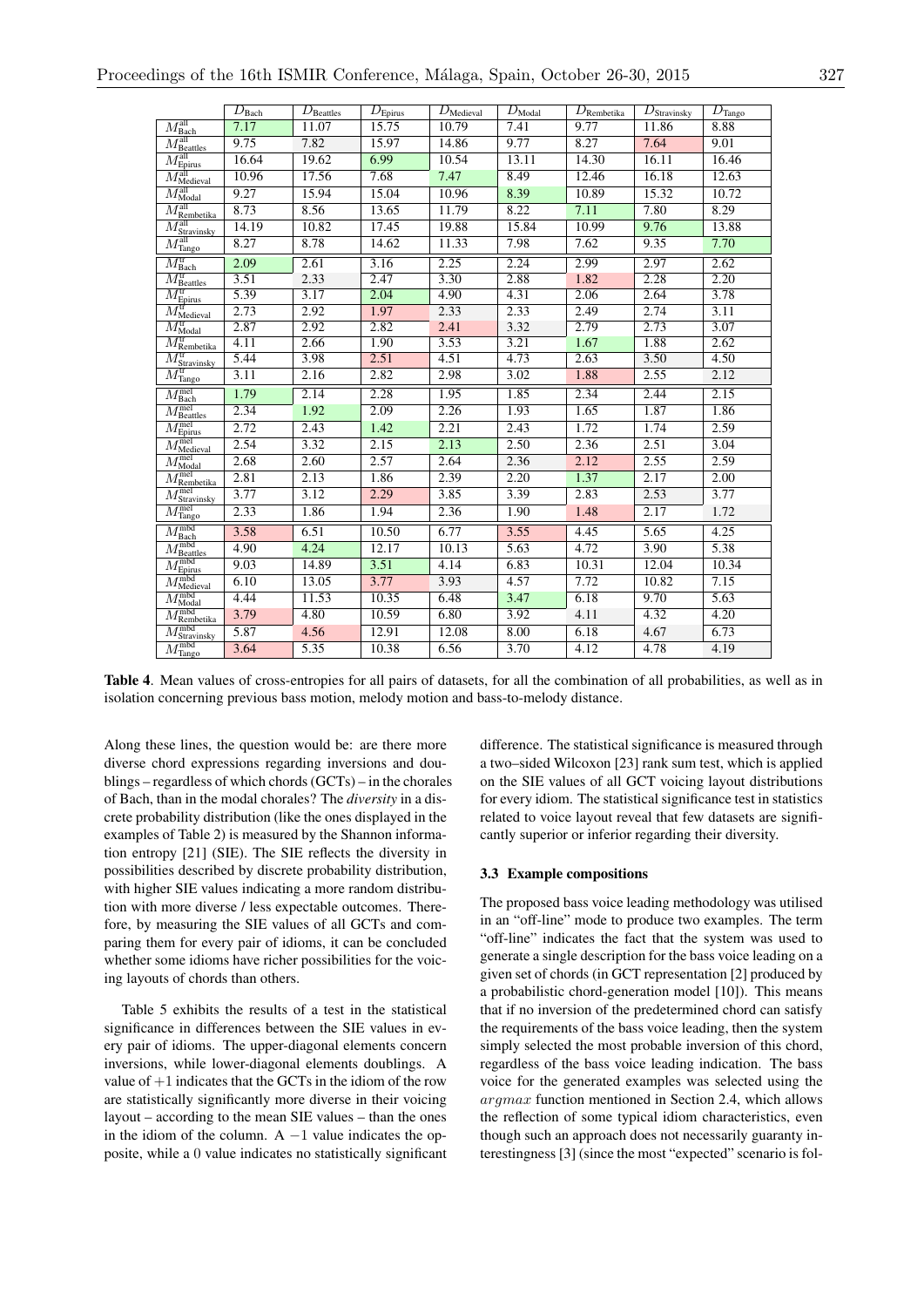|                         | $S_{\text{Bach}}$ | $S_{\rm Beatles}$              | $S_{\text{Epirus}}$      | $S_{\text{Medieval}}$ | $S_{\text{Modal}}$ | $S_{\text{Rembetika}}$ | $S_{\text{Stravinsky}}$ | $\overline{S}_{\text{Tango}}$ |
|-------------------------|-------------------|--------------------------------|--------------------------|-----------------------|--------------------|------------------------|-------------------------|-------------------------------|
| $S_{\rm Bach}$          | $\theta$          |                                |                          |                       |                    |                        |                         |                               |
| $S_{\rm Beatles}$       | $\theta$          | $\theta$                       |                          | —                     | $\theta$           | $\theta$               |                         | $\theta$                      |
| $S_{\text{Epirus}}$     | $\theta$          | $\theta$                       |                          | —                     | $\theta$           | $\theta$               |                         | $\overline{0}$                |
| $S_{\text{Medieval}}$   | $-1$              | $\qquad \qquad \longleftarrow$ | $\overline{\phantom{0}}$ |                       |                    |                        |                         |                               |
| $S_{\rm{Modal}}$        | $\theta$          | $\theta$                       |                          |                       |                    |                        |                         | $\overline{0}$                |
| $S_{\text{Rembetika}}$  | $\theta$          | $\qquad \qquad \longleftarrow$ |                          |                       | $\theta$           |                        |                         | $\overline{0}$                |
| $S_{\text{Stravinsky}}$ | $\overline{0}$    | $\theta$                       |                          | $\left( \right)$      |                    |                        | O                       | $\overline{0}$                |
| $S_{\text{Tango}}$      | $\overline{0}$    | $\theta$                       |                          |                       |                    | $\theta$               |                         | $\theta$                      |

Table 5. Statistical significance of differences in the diversity of inversions (upper diagonal) and doublings (lower diagonal). Statistically significant superiority of diversity in the row dataset is exhibited with  $a + 1$ , of the column dataset with  $-1$ , while 0 indicates no statistical significance in diversity differences.

lowed). The intermediate voices where manually adjusted by a music expert.

The presented examples (Figure 2) include two alternative harmonisations of a Bach Chorale melody with both the chord generation and the bass voice leading systems trained on sets of (a) the Bach Chorales and (b) polyphonic songs from Epirus. In the case of the Bach chorale, the system made erroneous bass voice assignments in the second bar that create consecutive anti-parallel octaves between the outer voices (due to the chord incompatibility problem discussed above)<sup>1</sup>. The harmonisation in the style of the polyphonic songs from Epirus indeed preserves an important aspect of these pieces: the drone note.



(b) Polyphonic Epirus songs style

Figure 2. Harmonisation examples in two different styles. Chord sequences in the GCT representation were previously produced by another probabilistic system.

# 4. CONCLUSIONS

This paper presented a modular methodology for determining the bass voice leading in automated melodic harmonisation given a melody voice and a sequence of chords. In this work it is assumed that harmony is not solely the expression of a chord sequence, but also of harmonic movement for all voices that comprise the harmonisation. The presented work focuses on generating the bass voice on a given sequence of chords by utilising information from the soprano /melody voice and other statistics that are related to the layout of the chords, captured by different statistical modules. Specifically, a hidden Markov model (HMM) is utilised to determine the most probable movement for the bass voice (hidden states), by observing the soprano movement (set of observations), while additional voicing layout characteristics of the incorporated chords are considered that include distributions on the distance between the bass and the melody voice and statistics regarding the inversions and doublings of the chords in the given chord sequence.

Experimental results evaluate that the learned statistical values from an idiom's data are in most cases efficient for capturing the idiom's characteristics in comparison to others. Additionally, similar tests were performed for each statistical module of the model in isolation, a process that revealed whether some characteristics of the examined idioms are more prominent than others. Furthermore, preliminary music examples indicate that the proposed methodology indeed captures some of the most prominent characteristics of the idioms it is being trained with, despite the fact that further adjustments are required for its application in melodic harmonisation.

# 5. ACKNOWLEDGEMENTS

This work is founded by the COINVENT project. The project COINVENT acknowledges the financial support of the Future and Emerging Technologies (FET) programme within the Seventh Framework Programme for Research of the European Commission, under FET-Open grant number: 611553. The authors would like to thank Costas Tsougras for his assistance in preparing the presented musical examples.

### 6. REFERENCES

- [1] Moray Allan and Christopher K. I. Williams. Harmonising chorales by probabilistic inference. In *Advances in Neural Information Processing Systems 17*, pages 25–32. MIT Press, 2004.
- [2] Emilios Cambouropoulos, Maximos Kaliakatsos-Papakostas, and Costas Tsougras. An idiomindependent representation of chords for compu-

<sup>&</sup>lt;sup>1</sup> Another voice-leading issue occurs at the first beat of the 3rd bar, where the D in the 2nd voice is introduced as unprepared accented dissonance. Note that the parenthesised pitches in the 3rd voice (bar 2) were introduced manually (not by the system) to create imitation.